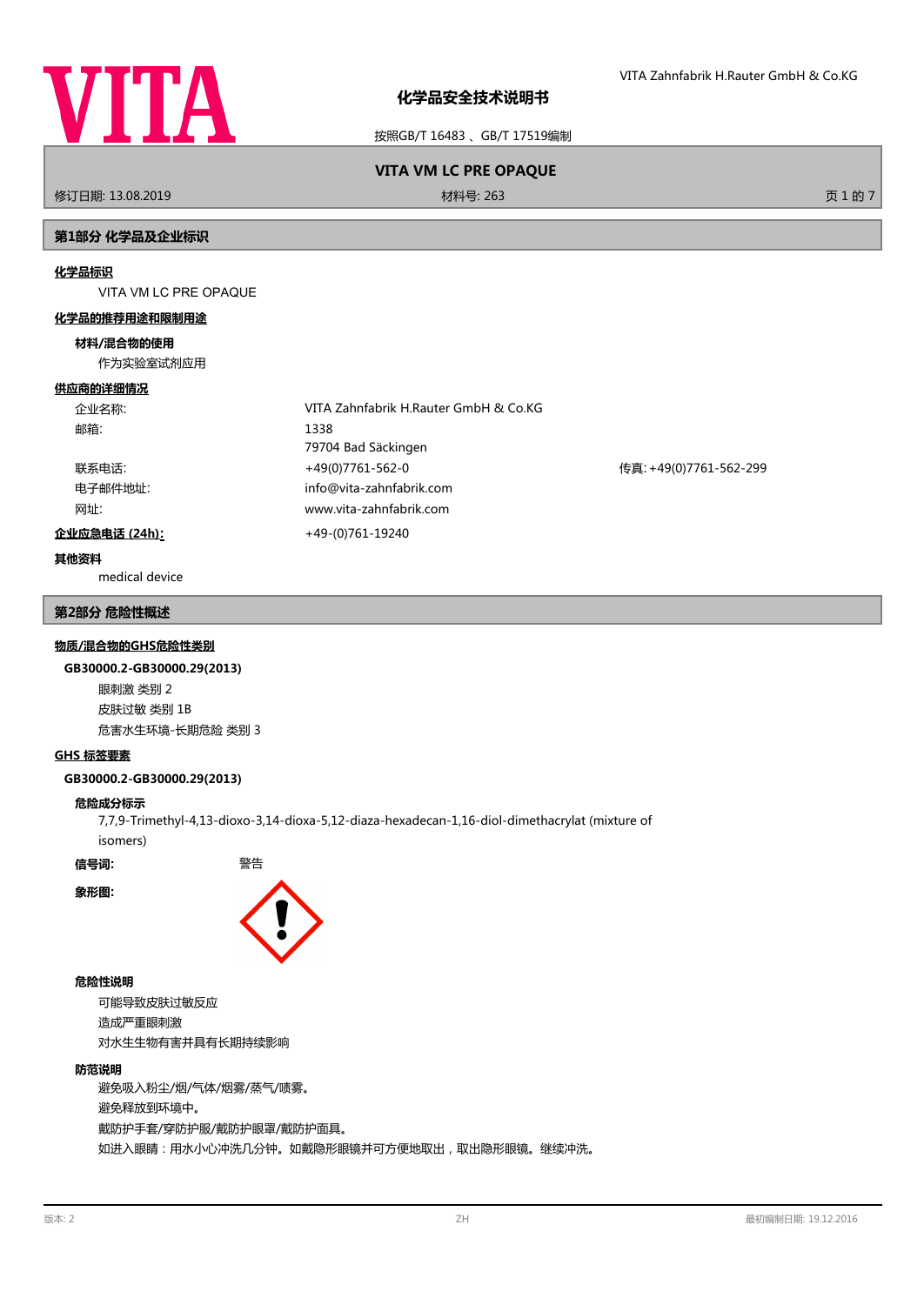#### 修订日期: 13.08.2019 材料号: 263 页 2 的 7

#### **其他危害**

没有相关信息。

## **第3部分 成分/组成信息**

## **混合物**

## **危险的成分**

| CAS号       | 化学品名称                                                                              | 数量           |
|------------|------------------------------------------------------------------------------------|--------------|
| 72869-86-4 | 7,7,9-Trimethyl-4,13-dioxo-3,14-dioxa-5,12-diaza-hexadecan-1,16-diol-dimethacrylat | $30 - 35 \%$ |
|            | (mixture of isomers)                                                               |              |
| 94108-97-1 | Ditrimethylolpropane Tetraacrylate                                                 | $10 - 15%$   |
| 2867-47-2  | 2-dimethylaminoethyl methacrylate                                                  | $< 1$ %      |

#### **第4部分 急救措施**

#### **有关急救措施的描述**

### **若吸入**

提供新鲜空气。 如有疑问或症状仍然存在,寻求医疗咨询。

#### **若皮肤接触**

接触到皮肤时,立刻用很多水 和 肥皂冲洗皮肤。 立即脱掉所有沾染的衣服,清洗后方可重新使用 必须医生处

理。 用很多水清洗。

## **若眼睛接触**

与眼部接触后,翻开眼睑长时间地用清水冲洗并立即就医。

## **若食入**

立刻漱口,然后喝大量的水。

## **最重要的症状和健康影响**

没有相关信息。

## **对医生的特别提示**

症状处理。

#### **第5部分 消防措施**

#### **灭火介质**

依照周边环境决定防火措施。 **适合的灭火剂**

#### **特别危险性**

不易燃 。

#### **消防人员的特殊保护设备和防范措施**

佩戴自给式呼吸设备和化学防护服。 全套防护衣。

#### **其他资料**

用喷水来灭掉气体/蒸气/雾。 分开收集受污染的灭火水。切勿使其流入排水管道或地表水域。

#### **第6部分 泄漏应急处理**

#### **作业人员防护措施、防护装备和应急处置程序**

提供足够的通风。 勿吸入气体/烟雾/蒸气/喷雾。 避免跟皮肤、眼睛和衣服接触。 使用个人防护装备

#### **环境保护措施**

勿使之进入地下水或水域。

#### **泄漏化学品的收容、清除方法及所使用的处置材料**

机械式吸取 取出的材料根据清除那一章处理。

#### **参照其他章节**

安全处理: 见 段 7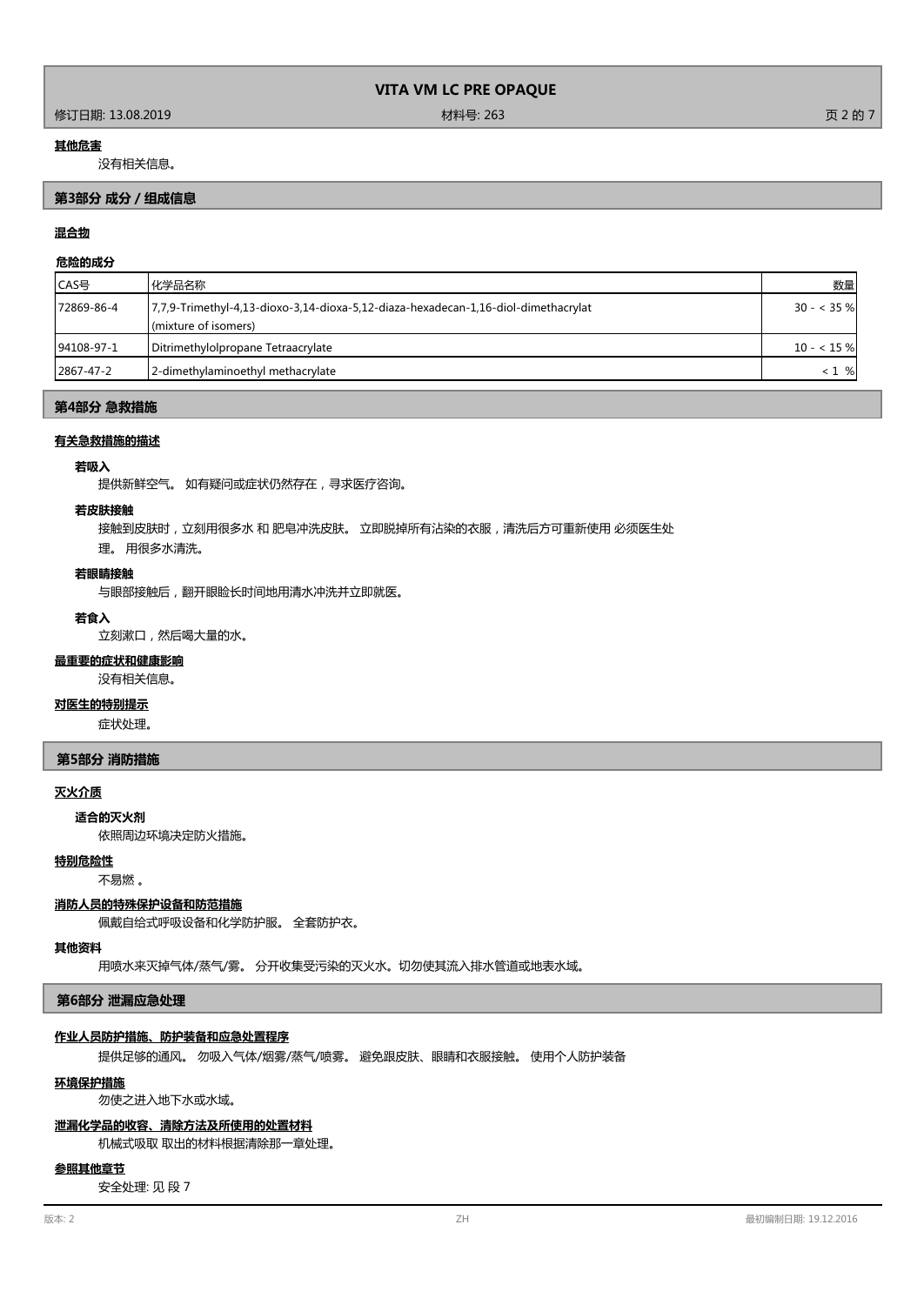#### 修订日期: 13.08.2019 材料号: 263 页 3 的 7

个人防护装备: 见 段 8 垃圾处理: 见 段 13

## **第7部分 操作处置与储存**

## **操作注意事项**

## **关于安全操作的提示**

不需要特别的预防措施。

# **关于防火、防爆的提示**

不需要特别的防火措施。

## **安全储存的条件,包括任何不兼容性**

容器密封好。 **对存放空间和容器的要求**

#### **共同存放的提示**

不需要特别的预防措施。

#### **第8部分 接触控制和个体防护**

## **控制参数**

## **工程控制方法**





#### **保护和卫生措施**

立即脱下受污、浸染的衣物。 制定并重视皮肤保护计划 休息前或工作后洗净手、脸,如有必要且淋浴。 在工作 场所不饮食、不抽烟、不擤鼻涕。

#### **眼部/面部防护**

适当的护眼装备: 护目镜。

#### **手部防护**

处理化学工作材料时,只能戴带有CE认证标记含四位数检验号码的化学防护手套。 挑选抗化学药品的防护手套 时,必须视工作场所特性而定的危险物质浓度和数量而定。 最好向手套制造厂家询问清楚以上所提特殊用途的 手套之化学药品抵抗性。 推荐的手套品牌 KCL Dermatril P 击穿时间(最长的支撑时间) 30 min NBR (聚腈 橡胶)

#### **皮肤和身体防护**

#### 防护服的使用。

#### **呼吸防护**

确保有足够的通风且在关键位置上设置点状的抽气设施。 工作场所的技术通风

## **第9部分 理化特性**

#### **基本物理和化学性质信息**

| 聚合状态:    |                               |
|----------|-------------------------------|
| 颜色:      |                               |
| pH值:     | 没有界定                          |
| 物理状态变化   |                               |
| 熔点:      | 没有界定                          |
| 沸点/沸腾范围: | 2<br>$\overline{\phantom{a}}$ |
| 闪点:      | 151 °C                        |
| 易燃性      |                               |
| 固体:      | 没有界定                          |
|          |                               |

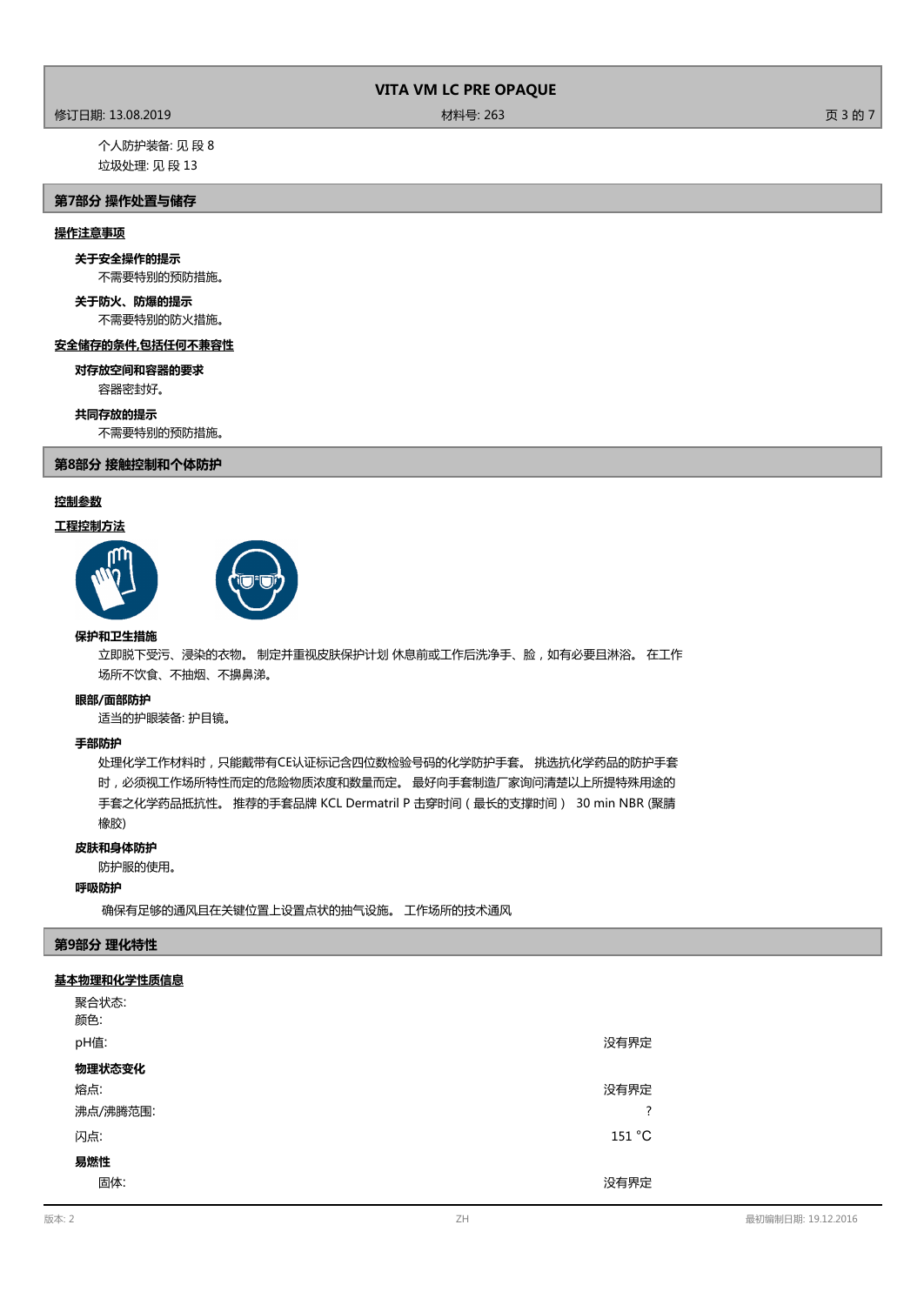| VITA VM LC PRE OPAQUE  |                      |         |  |
|------------------------|----------------------|---------|--|
| 修订日期: 13.08.2019       | 材料号: 263             | 页 4 的 7 |  |
| 气体:                    | 不适用                  |         |  |
| 爆炸性特性<br>本产品不: 有爆炸危险的。 |                      |         |  |
| 爆炸下限:                  | 没有界定                 |         |  |
| 爆炸上限:                  | 没有界定                 |         |  |
| 自燃温度                   |                      |         |  |
| 固体:                    | 没有界定                 |         |  |
| 气体:                    | 不适用                  |         |  |
| 分解温度:                  | 没有界定                 |         |  |
| 助燃特性<br>不助燃。           |                      |         |  |
| 蒸汽压力:<br>(在 50 °C)     | $\epsilon$ =1100 hPa |         |  |
| 相对密度:                  | 没有界定                 |         |  |
| 水溶性:                   | 不                    |         |  |
| 在其它溶剂中的溶解度<br>没有界定     |                      |         |  |
| 辛醇/水分配系数:              | 没有界定                 |         |  |
| 相对蒸气密度:                | 没有界定                 |         |  |
| 蒸发速率:                  | 没有界定                 |         |  |
| 其他资料或数据                |                      |         |  |
| 固体:                    | 49,7%                |         |  |

## **第10部分 稳定性和反应性**

## **反应性**

当按规定处理和存储时无有害反应。

## **稳定性**

该产品在正常室温存储时是稳定。

## **危险反应**

无已知的危险反应。

## **避免接触的条件**

没有/没有

## **禁配物**

没有相关信息。

## **危险的分解产物**

无已知的危险分解产物。

## **第11部分 毒理学信息**

## **急性毒性**

## **急性毒性**

现有数据不符合分类标准。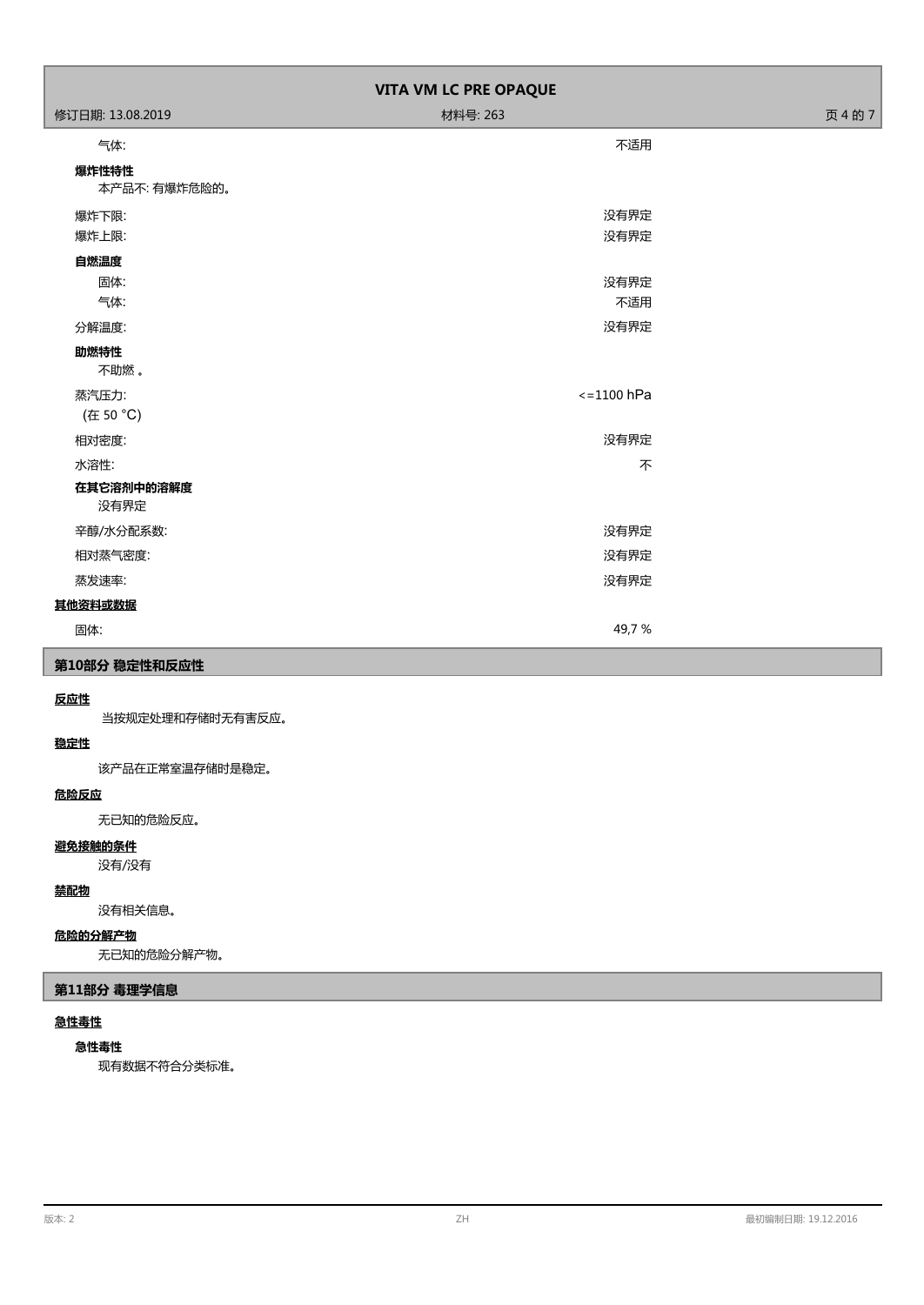修订日期: 13.08.2019 材料号: 263 页 5 的 7

| CAS号      | 化学品名称                             |                          |    |    |    |
|-----------|-----------------------------------|--------------------------|----|----|----|
|           | 曝光途径                              | 剂量                       | 种类 | 来源 | 方法 |
| 2867-47-2 | 2-dimethylaminoethyl methacrylate |                          |    |    |    |
|           | 口服                                | 急性毒性估计值<br>500<br>mg/kg  |    |    |    |
|           | 皮肤吸收                              | 急性毒性估计值<br>1100<br>mg/kg |    |    |    |

#### **刺激和腐蚀**

造成严重眼刺激

皮肤腐蚀∕刺激: 现有数据不符合分类标准。

#### **呼吸或皮肤过敏**

#### 可能导致皮肤过敏反应

(7,7,9-Trimethyl-4,13-dioxo-3,14-dioxa-5,12-diaza-hexadecan-1,16-diol-dimethacrylat (mixture of isomers); 2-dimethylaminoethyl methacrylate)

## **致癌性、生殖细胞突变性、生殖毒性**

现有数据不符合分类标准。

## **特异性靶器官系统毒性 一次接触** 现有数据不符合分类标准。

# **特异性靶器官系统毒性 反复接触**

现有数据不符合分类标准。

## **肺内吸入异物的危险**

现有数据不符合分类标准。

## **测试的补充说明**

根据(EC)第1272/2008号条例[化学品分类及标记全球协调制度],该混合物属于危险品范畴内。

#### **第12部分 生态学信息**

#### **生态毒性**

对水生生物有害并具有长期持续影响。

## **持久性和降解性**

本产品未经检验。

## **生物富集或生物积累性**

本产品未经检验。

## **土壤中的迁移性**

本产品未经检验。

#### **其他有害作用**

没有相关信息。

# **其他资料**

勿使之进入地下水或水域。 勿使进入地下/泥土里。

#### **第13部分 废弃处置**

#### **废弃物处置方法**

## **建议**

勿使之进入地下水或水域。 勿使进入地下/泥土里。 根据官署的规定处理废物。

#### **受污染的容器和包装的处置方法**

受污染的包装如同物质材料一样处理。 废料编号和废料标识根据 EWC/AVV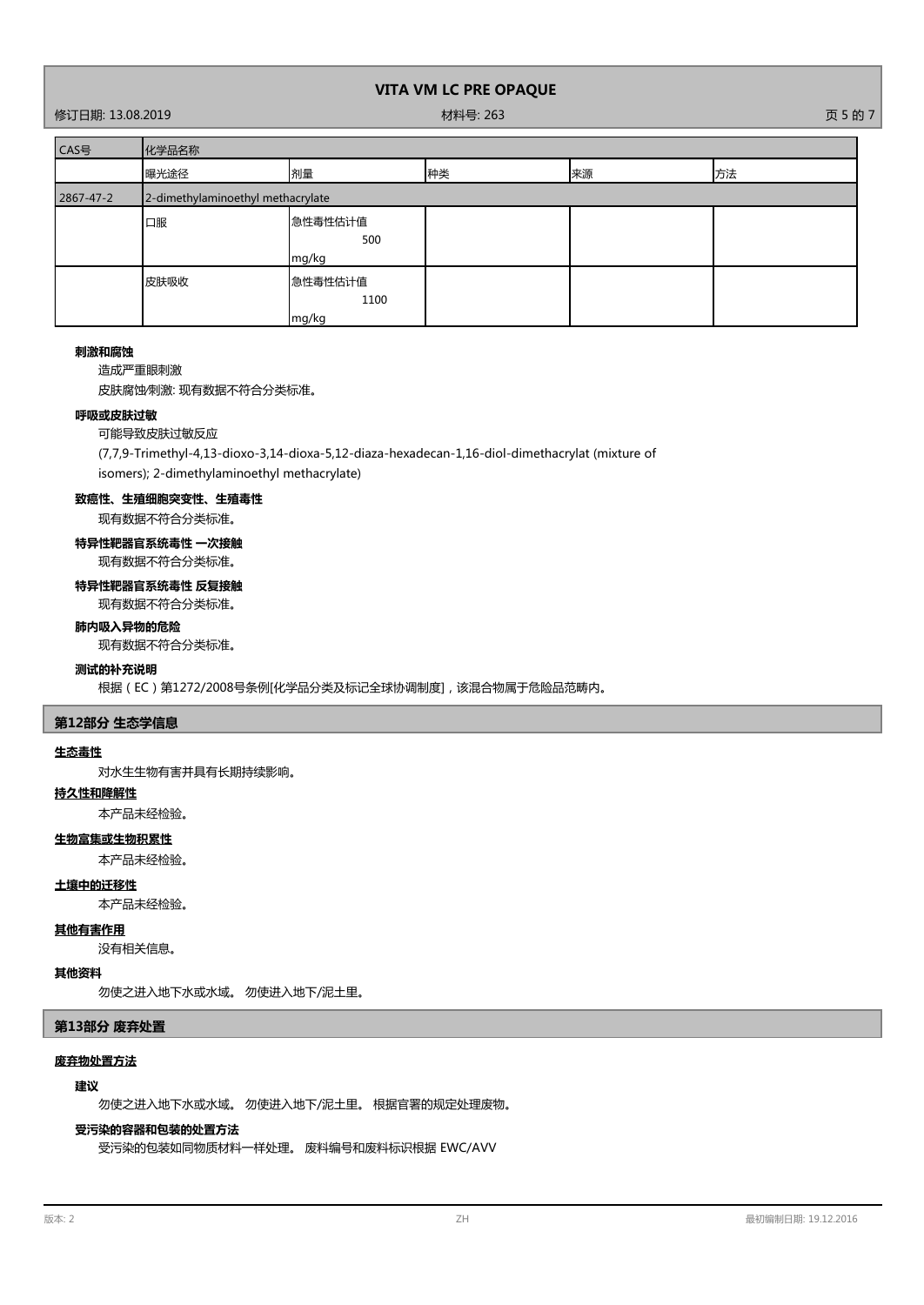修订日期: 13.08.2019 材料号: 263 页 6 的 7

## **第14部分 运输信息**

## **海运 (IMDG)**

| <u>UN号:</u>           | 根据运输法规,未被分类为危险品。 |
|-----------------------|------------------|
| 联合国运输名称:              | 根据运输法规,未被分类为危险品。 |
| 联合国危险性分类:             | 根据运输法规,未被分类为危险品。 |
| 包装类别:                 | 根据运输法规,未被分类为危险品。 |
| 空运 (ICAO-TI/IATA-DGR) |                  |
| UN号:                  | 根据运输法规,未被分类为危险品。 |
| 联合国运输名称:              | 根据运输法规,未被分类为危险品。 |
| 联合国危险性分类:             | 根据运输法规,未被分类为危险品。 |
| 包装类别:                 | 根据运输法规,未被分类为危险品。 |
| 对环境的危害                |                  |
| 对环境有害的物质:             | 不                |

**使用者特殊预防措施**

没有相关信息。

## **大宗货物运输根据 MARPOL-公约 73/78 附录 II 和 IBC-Code**

不适用

#### **第15部分 法规信息**

### **化学品的安全、健康和环境条例**

## **国家的规章**

皮肤吸收 / 敏感化: カランチン インストリック マンクロック 导致过敏反应。

聘用限制: 第六十四章 第二十四章 第二十一章 注意青少年工作保护法规定的工作限制。

## **第16部分 其他信息**

### **缩略语和首字母缩写**

ADR: Accord européen sur le transport des marchandises dangereuses par Route (European Agreement concerning the International Carriage of Dangerous Goods by Road) IMDG: International Maritime Code for Dangerous Goods IATA: International Air Transport Association GHS: Globally Harmonized System of Classification and Labelling of Chemicals EINECS: European Inventory of Existing Commercial Chemical Substances ELINCS: European List of Notified Chemical Substances CAS: Chemical Abstracts Service LC50: Lethal concentration, 50% LD50: Lethal dose, 50% CLP: Classification, labelling and Packaging REACH: Registration, Evaluation and Authorization of Chemicals GHS: Globally Harmonised System of Classification, Labelling and Packaging of Chemicals UN: United Nations DNEL: Derived No Effect Level DMEL: Derived Minimal Effect Level PNEC: Predicted No Effect Concentration ATE: Acute toxicity estimate LL50: Lethal loading, 50% EL50: Effect loading, 50% EC50: Effective Concentration 50%